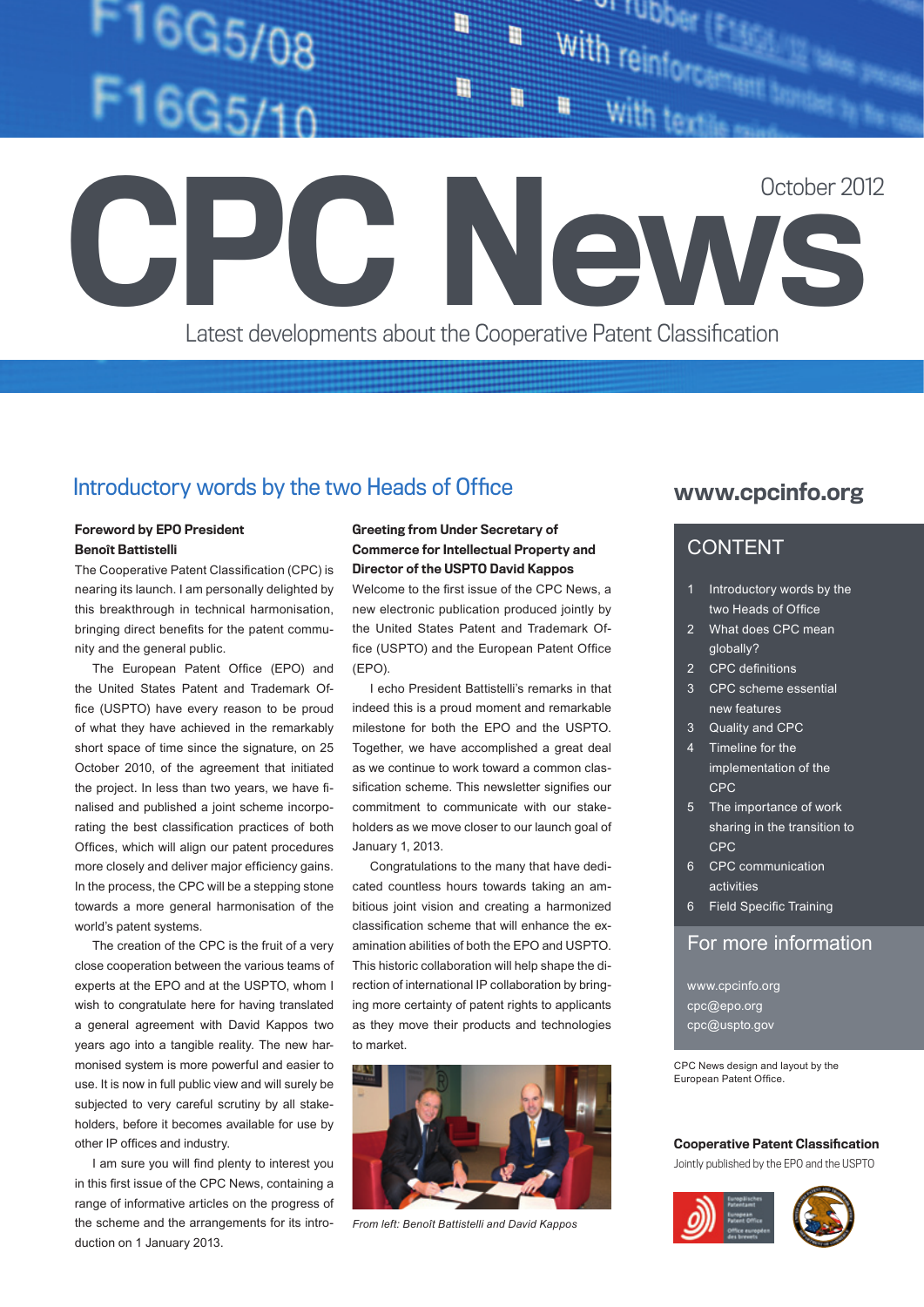# What does Cooperative Patent Classification (CPC) mean globally?

On October 25, 2010, the European Patent Office (EPO) and the United States Patent and Trademark Office (USPTO) announced an agreement to work toward a common patent classification system. This common classification scheme, known as the Cooperative Patent Classification (CPC), is a bilateral system being jointly developed by the USPTO and the EPO. Since the 2010 announcement, both Offices have been collaborating closely with the goal of developing and transitioning to a common classification system that will be compatible with all other major intellectual property offices.

Both the EPO and the USPTO have highly developed patent classification systems, and the CPC project represents an ambitious harmonization effort designed to bring the best practices from each Office together, setting the stage for future harmonization and work sharing. Moving to an improved and jointly maintained classification system will help enhance the examination and search abilities of each Office and bring more certainty of patent rights to applicants as they move their products and technologies to market.

CPC offers many strategic advantages. It will provide a compatible classification system allowing patent examiners and patent system users worldwide to conduct patent document searches by accessing the same document collections. Revisions will be made by both Offices on a regular basis allowing for a rapid response to filing trends and emerging technologies. It will also provide an increased number of breakdowns compared to the current U.S. Patent Classification system offering targeted searches with more focused results. USPTO and EPO examiners will also have more opportunities to collaborate and exchange classification and search ideas by leveraging and using work completed by other intellectual property offices. As a global system, CPC will be used by more than 45 patent offices - a user community totaling more than 20,000 patent examiners - who will all share the same classification scheme. Given these factors, it is clear that CPC will provide numerous benefits to IP offices around the world and strengthen the global intellectual property system.

CPC will be launched in both the EPO and the USPTO on January 1, 2013, with a two-year transition period for the USPTO.

| <b>Sections A - H</b>                                                                                                               | <b>Section Y</b>                                                                                                            |
|-------------------------------------------------------------------------------------------------------------------------------------|-----------------------------------------------------------------------------------------------------------------------------|
| <b>Main trunk</b><br>invention or additional information<br><b>160.496 symbols</b>                                                  | (includes<br>former<br><b>USPC</b><br><b>XRACs and</b><br>digests)<br>additional<br>information<br>only<br>7.330<br>symbols |
| <b>Indexing codes</b><br>(former Breakdown and Orthogonal ICO; IPC indexing<br>codes) additional information only<br>82.223 symbols |                                                                                                                             |

# Cooperative Patent Classification (CPC) definitions

This article looks at the "CPC definitions" which accompany the CPC scheme. They follow the general principles of the IPC definitions and help to clarify the subject-matter falling within each classification place. They provide additional information on these entries, and do not change their scope, which is defined by the title and limiting references in the scheme.

The CPC definitions have eight sub-sections: – Title

- Definition statement
- Relationship between large subject matter areas
- References relevant to classification
	- Informative references
	- Special rules of classification
	- Glossary of terms
	- Synonyms and keywords

The CPC definitions are based on the template used for IPC definitions<sup>1</sup>. They describe the classification practice in each technical area down to at least the main group level, but in many cases even down to the subgroup level. The CPC definitions are also useful for training in classification and for controlling classification quality. The CPC definitions further enhance the quality of the search results, which ultimately enhances the legal certainty associated with a granted patent.

### F04B19/00

| Machines or pumps having pertinent characteristics not<br>provided for in, or of interest apart from, groups F048100-<br>F04B17/00                              |  |
|-----------------------------------------------------------------------------------------------------------------------------------------------------------------|--|
| <b>Definition statement</b>                                                                                                                                     |  |
| This subcless/group covers:                                                                                                                                     |  |
| In this group are classified various types of pumps<br>groups, such as e.g. free-platon pumps, more pumps.<br>cylinders, pumps for storage containers, soop and |  |
| or pumps using the effect of heat expansion                                                                                                                     |  |
| References relevant to classification in this group                                                                                                             |  |
| This subclass/group does not cover:                                                                                                                             |  |
| Acro-pumps having plate are featile.                                                                                                                            |  |
|                                                                                                                                                                 |  |

A first batch of definitions was made available together with the "CPC launch scheme" on 1 October 2012. The remaining ones will be published during the following months.

The CPC definitions will be available to the public via the Internet site *www.cpcinfo.org*. At a later stage they will be linked to the CPC scheme via the USPTO and EPO (Espacenet) public CPC scheme viewers.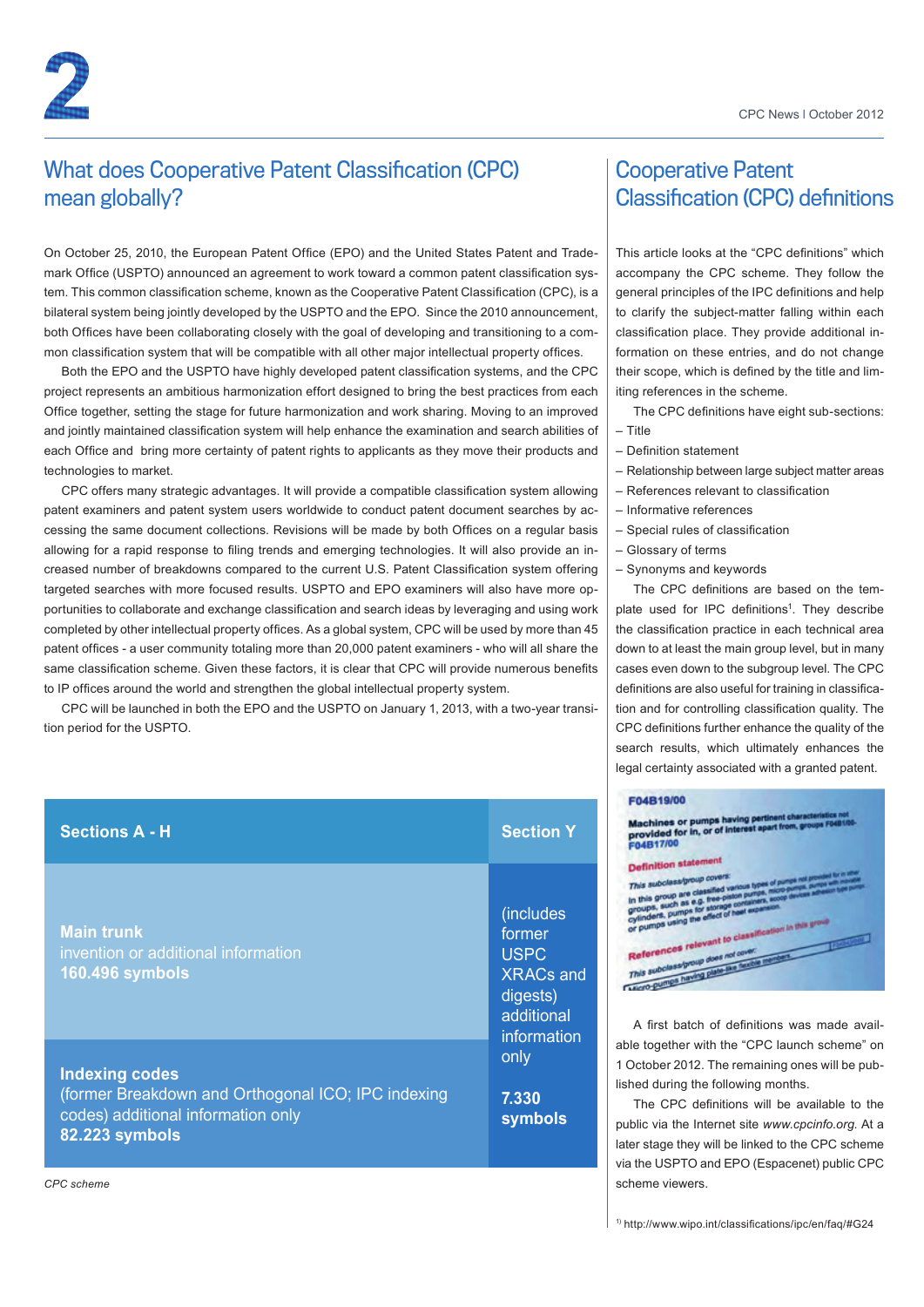

# Cooperative Patent Classification (CPC) scheme essential new features

The CPC scheme is initially based on the European Classification (ECLA), keeping all its properties: built on the IPC, hierarchy, titles, expandability.

In addition to the former ECLA groups, the CPC scheme also includes:

- all former EPO ICO (indexing) codes,
- the vast majority of former EPO "keywords (KW)", which were converted to valid ECLA/ ICO symbols before becoming CPC symbols, and
- some more entries originating from the USPC, e.g. further subdivisions for "Business Methods", and USPC cross-reference art collections [XRACs] and digests.

Essential new features are highlighted below.

### Concordance with the IPC

A one-to-one CPC-to-IPC concordance table will be maintained in order to offer, at any moment, the IPC symbol corresponding to a given CPC symbol.

### Format of the CPC symbols

CPC symbols keep in first instance the same digits after the "/" of their parent IPC symbol. If a group is specific to CPC (thus not existing in the IPC) additional digits are appended, replacing the previous alpha-numeric portion present in ECLA.

Up to 6 digits after the "/" will be used in order to remain compliant with the analogue WIPO ST.8 for the allocation of IPC symbols.

### CPC titles

Curly brackets {text} will mark the title of a CPC group not existing in the IPC or CPC-specific text added to the original title of an IPC group – this was previously noted [N: text] in ECLA. Curly brackets will however neither be used in the CPC "2000"-series nor in the Y section.

### CPC structure: "main trunk" and indexing codes

ECLA symbols (and their "mirrored" ICO symbols) were converted into 160.496 CPC classification symbols which are available for the classification of either "invention information" or "additional information" ― in a similar way as with IPC symbols.

This set of symbols form the so-called "main trunk" of the CPC scheme.

Former "further breakdown" and "orthogonal" ICO symbols were moved to the "2000"-series of the CPC scheme.

### **A63B 2**243/00 Specific ball sports **2**243/0029 **.** Golf

These symbols in the "2000"-series are CPC indexing codes, which can thus only be used to classify "additional information" ― in a similar way as with IPC indexing codes.

With its classification and indexing symbols. the CPC scheme now consists in a total of about 250.049 subdivisions.

### Y section and Y10S

Some years ago the Y section of ICO, for tagging new technological developments, was created, e.g. Y02 for climate change mitigation technologies. This section is not available in the IPC.

This section Y now additionally contains a new subclass Y10S to accommodate technical subjects formerly covered by USPC cross-reference art collections [XRACs] and digests.

**Y10S**

# Quality and Cooperative Patent Classification (CPC)

Quality is a key component to the successful implementation of CPC.

CPC is a refined classification system which will allow searchers to retrieve relevant prior art efficiently and reliably. In order to serve this purpose, classification symbols have to be allocated to documents correctly, consistently and in a complete manner. For this reason, CPC will be supported by a robust quality management system, building on the best practice of EPO and USPTO to ensure continual improvement. This is not a trivial exercise, as the classification of documents is a complex intellectual activity, the quality of which cannot simply be measured using a micrometer. A network of technical experts will be undertaking a thorough quality control process by which feedback mechanisms will enable the transfer and sharing of classification experience and expertise.

CPC presents the EPO and the USPTO with new challenges: Not only will the number of staff involved in classification work be larger, but also they will be working on different continents. As a key asset, both the EPO and the USPTO can rely on an existing common platform: the highly technically qualified examiners they employ. Classifiers in each office will be provided with a single point of contact for each technical field. Quick and efficient feedback will be possible so that improvement cycles can be kept tight.

Both Offices are striving to excel in setting up a suitable quality assurance system. This endeavour will lead to continuous improvements being made to the CPC.

### **A63B**

37/00 Solid balls; {Rigid hollow balls}; Marbles (heavy throwing balls A63B65/06) 37/0003 **.** {Golf balls ---}

101/40 **.** Means to print on golf balls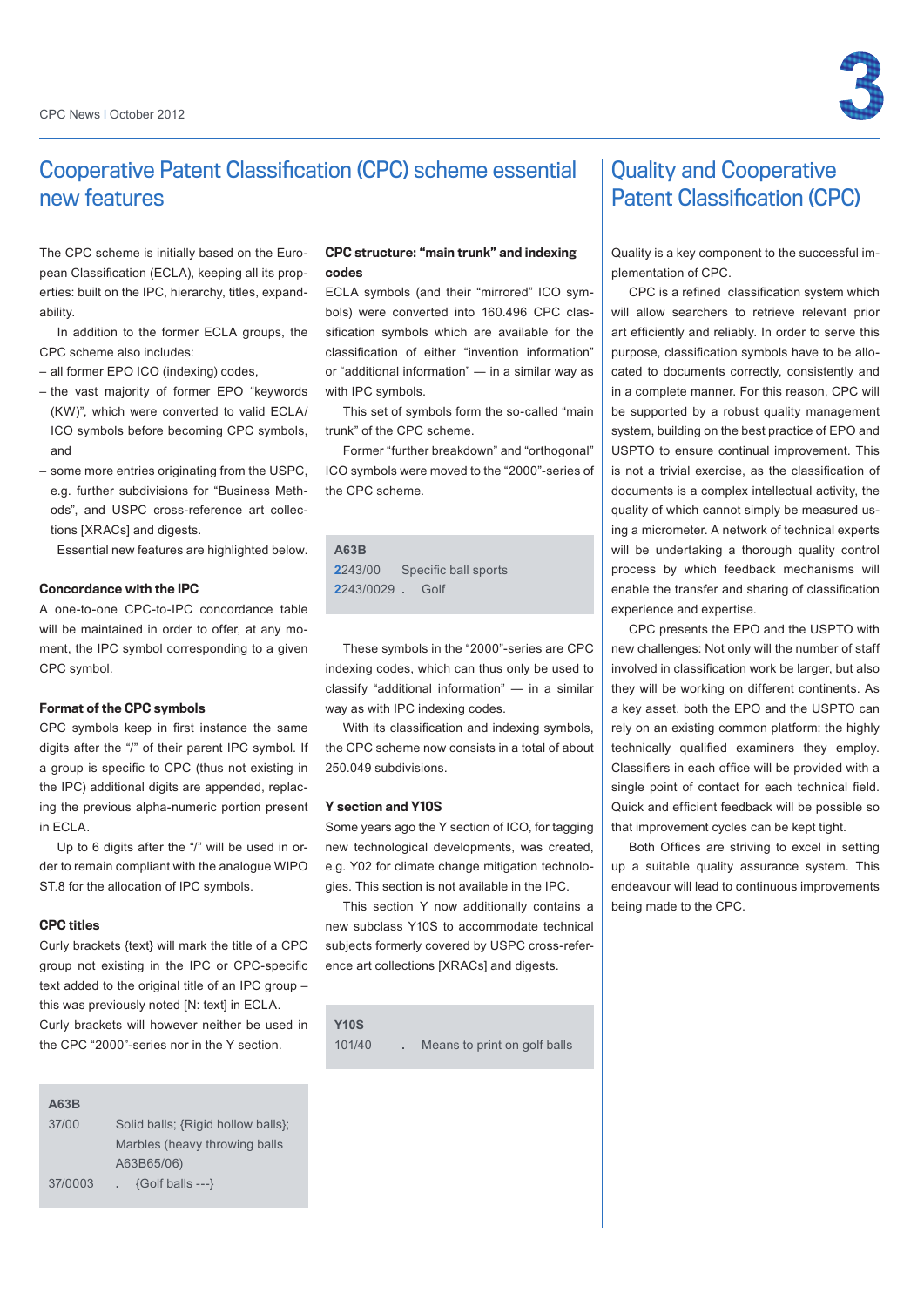

# Timeline for the implementation of the Cooperative Patent Classification (CPC)



On 1 October 2012 users will have their first opportunity to take a look at the new Cooperative Patent Classification (CPC) scheme and thereafter start preparing for its entry into force on 1 January 2013. The full classification scheme will be available via the *www.cpcinfo.org* website so that anyone interested can become acquainted with the classification symbols used in their technological field well in advance of the official entry into force.

After two years of hard toil behind the scenes, this milestone will mark the first truly visible step towards full implementation of the CPC.

### Early 2012

### many revisions to ECLA and ICO

The fact that the EPO's well-established ECLA classification scheme would form the basis for CPC meant that it was important to get ECLA into the best shape possible as fast as possible. EPO examiners thus used 2011 and the first part of 2012 to bring a large number of changes to the old ECLA/ICO schemes.

### July 2012

## ECLA/ICO revisions stopped - further refinements of the "business methods" scheme introduced - integration of USPTO cross-reference art collections (XRACs) and digests

After more than thirty years of constant evolution and change, the intense flow of ECLA/ICO revisions stopped in July 2012.

The final amendments included two important elements relevant to users of the USPC:

- the introduction of a more refined classification scheme for business methods based on USPC subdivisions, which can be found under CPC subclass G06Q;
- the integration of the former USPTO XRACs and digests in the Y section of CPC under the subclass Y10S.

### July - August 2012

Over the course of the summer, a first conversion of ECLA/ICO to CPC (i.e. a draft version of the CPC scheme) was produced.

In parallel to this, new IPC2013 symbols were incorporated into ECLA, as were the symbols for two CPC revision pilot projects conducted by the USPTO and the EPO, namely in B60W20 (control systems specially adapted for hybrid vehicles) and in H03M3 (delta-sigma modulation).

The ECLA scheme was eventually frozen on 1 September 2012 to allow for the final conversion to CPC to proceed.

# September 2012

### preparing the CPC launch version

In September 2012 the complete conversion of ECLA/ICO to CPC took place in preparation for the launch. This conversion created the first ever official version of the CPC scheme on the basis of the last ever version of ECLA. Every ECLA/ICO symbol was mapped to a unique CPC symbol.

### 1 October 2012 CPC launch version goes live

From 1 October 2012, the public will be able to access the full CPC scheme and the mutually agreed Definitions available in XML and PDF formats.

This first version of CPC will remain unchanged throughout the remainder of 2012 and until 31 March 2013. Concordance tables will be provided from ECLA to CPC, CPC to ECLA and from CPC to IPC.

Users will be able to come to grips with the CPC using e-learning modules, which will become available in late 2012 and early 2013 via the *www.cpcinfo.org* website.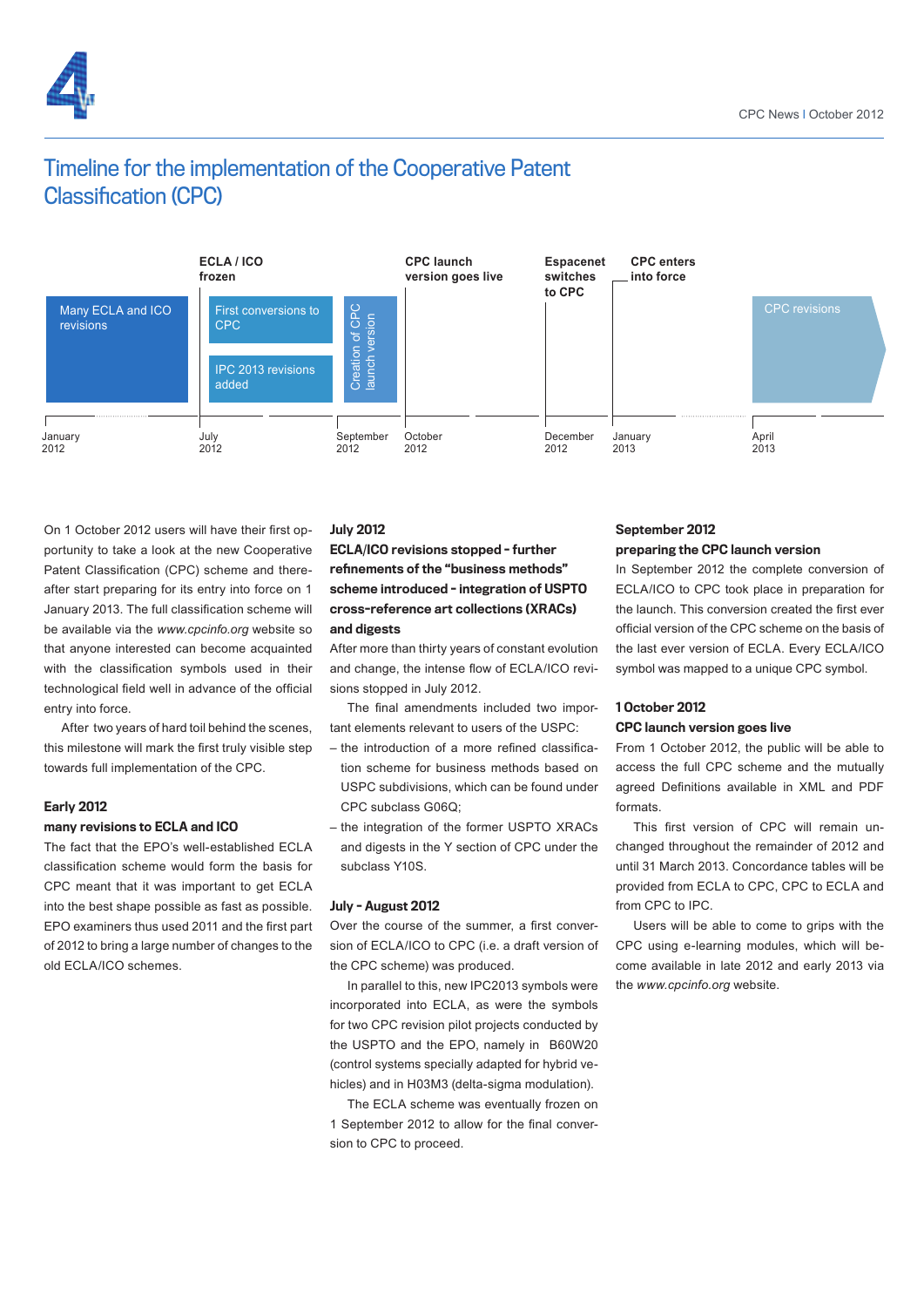

## December 2012 - January 2013 CPC scheme viewers

### EPO

For Espacenet users, the biggest change will happen early December 2012, when the Espacenet Classification Search will move from ECLA to CPC. From this moment on, it will no longer be possible to search on Espacenet using ECLA symbols.

### USPTO

USPTO users will be able to search using either CPC or USPC in January 2013. Both schemes will be viewable online.

### 1 January 2013

### the CPC enters into force

After entry into force of the CPC, ECLA will officially cease to exist and the EPO will classify its documentation using the CPC.

The USPTO will have a transition period until end of 2014, during which

- Newly filed US applications (published as US "A" documents) will be classified in USPC and CPC.
- US "B" publications will be classified by the USPTO examiners either in USPC or in USPC and CPC.

– The EPO will classify in CPC only.

From 2015 the USPTO will classify exclusively in CPC (except for plants and designs).

Both EPO and USPTO will continue to classify in IPC.

### 1 April 2013

### first CPC revisions

After the initial period during which the CPC will remain unchanged, the first CPC revisions will take place as of April 2013 in mutual agreement between the EPO and the USPTO. From this moment onwards, the EPO and USPTO will work together on regular revisions, and the CPC will start to deviate increasingly from its launch version - and thus from the final version of ECLA.

A quality assurance (QA) process will be in place to guarantee the harmonisation of the classification practice between the two offices.

# The importance of work sharing in the transition to Cooperative Patent Classification (CPC)

In recent years, the continual rise in the number of corresponding patent applications cross-filed in intellectual property (IP) offices around the world has led to an increased interest in patent examiner work sharing. Now, more than ever, establishing an increasingly robust work sharing environment has potential to deliver tremendous examination benefits. By utilizing patent examiner search results performed by other IP offices around the globe, by having a better understanding of search strategies, and by increasing access to more classified prior art, work sharing will minimize duplicative efforts and reduce examiner workloads.

A powerful work sharing environment- where examination benefits are fully realized- requires three key components. The first component is a common classification system, which provides examiners with an understanding of patent application and prior art classification within participating IP offices. The second component relates to the timing and pendency of patent examination in participating IP Offices. Simply stated, in order to use work from another IP office, the other office must have previously worked on a corresponding application, and that work must be available to examiners. Last, but certainly not least, examiners need the optimal information technology (IT) tools and business policies to do the work. It is essential that examiners can easily access work from another IP office to expedite their own work.

To tap into these benefits, leaders of the major IP offices around the world have committed to projects that support and provide the infrastructure for efficient work sharing. In addition to developing the needed technical tools, these projects aim to build trust and confidence among the various participating IP offices. Initiatives such as Five IP Offices cooperation work to address what is needed to ensure examiners in one office can easily access and understand the work already performed in an earlier office – thus not needing to repeat it—and thereby trusting that a thorough, quality examination was conducted. The Five IP Offices are the European Patent Office, the Japan Patent Office, the Korean Intellectual Property Office, the State Intellectual Property Office of the People's Republic of China, and the USPTO.

The USPTO is currently the only major IP office not using an International Patent Classification (IPC)-based primary classification system. The Cooperative Patent Classification (CPC) project will promote the harmonization of the IPC because it serves as a basis for further IPC refinement.

As an IPC-based classification system, CPC will bring the USPTO in line with the other IP offices and strengthen patent harmonization and work sharing.

A common classification system is critical to build and develop the trust and confidence necessary for patent examiners in different IP offices to effectively share work. Specifically, it will provide a mutual understanding of patent application classification and prior art searches conducted in an office who conducted an earlier examination. If patent examiners understand how and why a search was conducted by an office of earlier examination, that search can be re-utilized. A common classification system will also enable examiners to search more foreign art collections using classification searches. These resource-savings, coupled with the ability to view the full search strategies and examination results of the examiners in other IP offices, is key to successful and effective work sharing.

 The transition to the CPC is a critical step in developing and moving towards a robust work sharing program. By enhancing the ability to leverage and use the work performed by other IP offices, resources will be saved and workloads reduced.